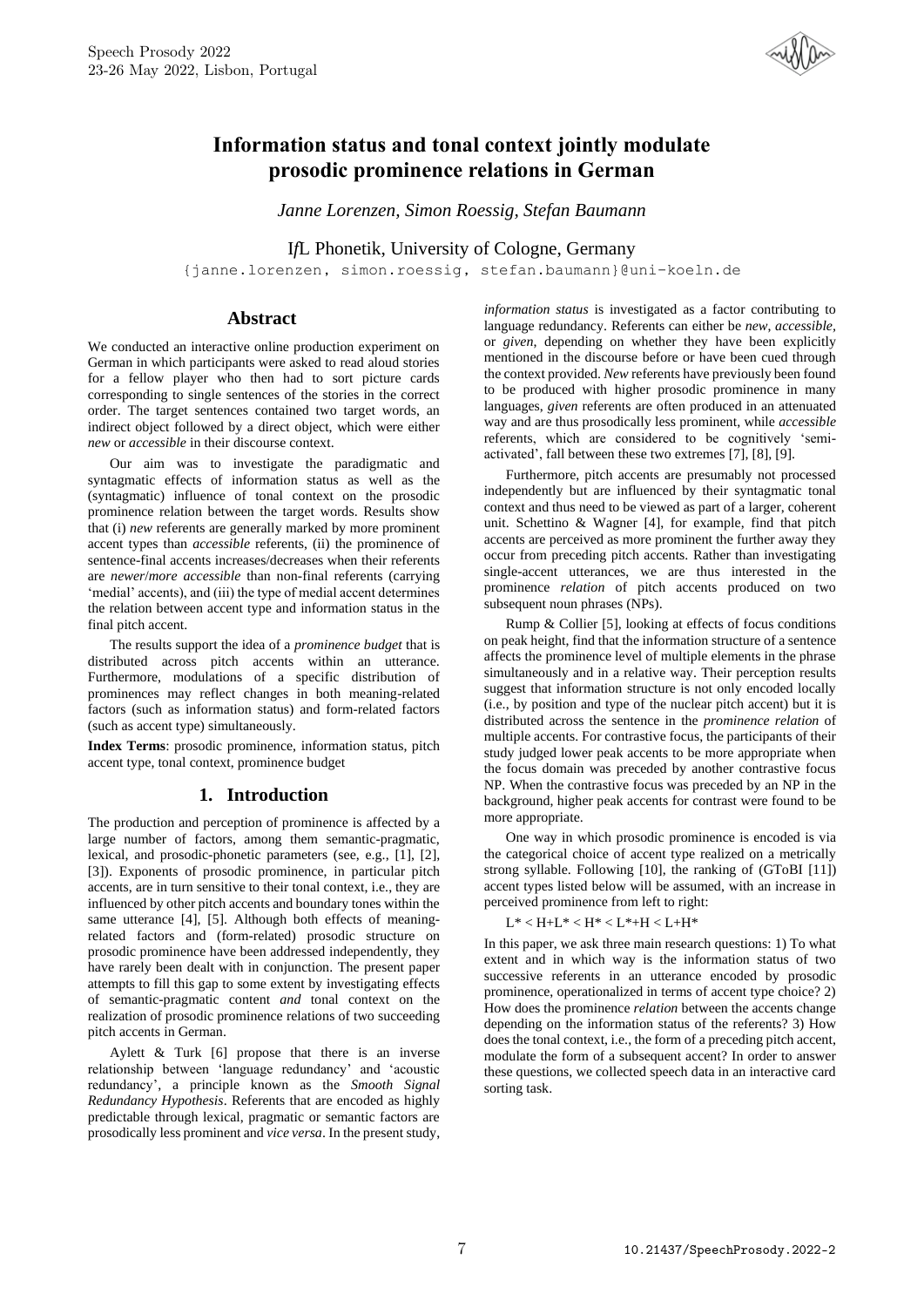# **2. Method**

# **2.1. Speech material**

A production experiment was carried out in which the information status on two target words (an indirect and a direct object) were manipulated. The target words were disyllabic with stress on the initial syllable (e.g., *Maler* 'painter'). The carrier sentence was embedded in a story consisting of four sentences. The second sentence provided context towards both, one or neither of the target words in the subsequent sentence in order to render them *accessible* or *new*. *Accessible* referents were preceded by a definite article, *new* referents by an indefinite article.

We created eight such stories, each came in four different versions: *accessible-accessible*, *new-new*, *accessible-new*, *new-accessible* (see Table 1 for an example of the *accessiblenew* condition). The stories were presented to the participants in a Latin square design, so that every participant read only one version of each story. This was done to prevent target words from becoming lexically given through repeated mentions.

Table 1: *Example story used in the production task<sup>1</sup>*



<sup>&</sup>lt;sup>1</sup> All visual elements used to create the collages were designed by macrovector / brgfx / pikisuperstar / Freepik (distributed via Freepik https://www.freepik.com/)

#### **2.2. Procedure**

The stories were presented in the form of an interactive card sorting task to foster engagement with the task and prevent monotonous speech. Participants were asked to read stories aloud for a fellow player (a confederate of the experimenter) in such a way that the fellow player would be able to remember them and, after a short delay, sort pictures into the correct order. Participants saw the corresponding pictures while reading the stories. After they finished reading, participants were able to simultaneously watch their partner sort the pictures and were asked to provide feedback (see Figure 1 for task set-up). The sorting was pre-programmed and always resulted in the correct order. In case of hesitations, repairs, exaggerated segmental articulation, or continuation rises produced by the participant in the target sentences, they were asked to repeat the reading and sorting task at the end with the experimenter feigning technical difficulties.



Figure 1: *Schematic depiction of the participant screen during the card sorting task*

The data collection task was conducted online via Zoom [12], and participants were recorded both via Zoom and Ennuicastr [13]. Ennuicastr records participants directly onto their own devices on separate audio tracks, which prevents unstable internet connections from distorting the audio. Zoom's built-in recording function was used as a back-up.

#### **2.3. Hypotheses**

In line with previous research (e.g., [9]), we expect to find that *new* referents are produced prosodically more prominently than *accessible* referents. In addition, we hypothesize that there is a balancing between the prominence level of the pitch accents realized on the first and second target word, depending on their information status: the more salient the second accent is produced, the less salient the first one becomes and *vice versa*. The following ranking in terms of prosodic prominence can be expected for the second pitch accent (the reverse ranking is hypothesized to emerge for the first accent):

new-accessible < accessible-accessible = new-new < accessible-new

Finally, the type of accent realized on the first target word may constrain the accent type on the second target word. Specifically, our target words are prone to being produced with *hat patterns*, i.e., sequences of rising and falling accents. In addition, this global contour could be modulated by the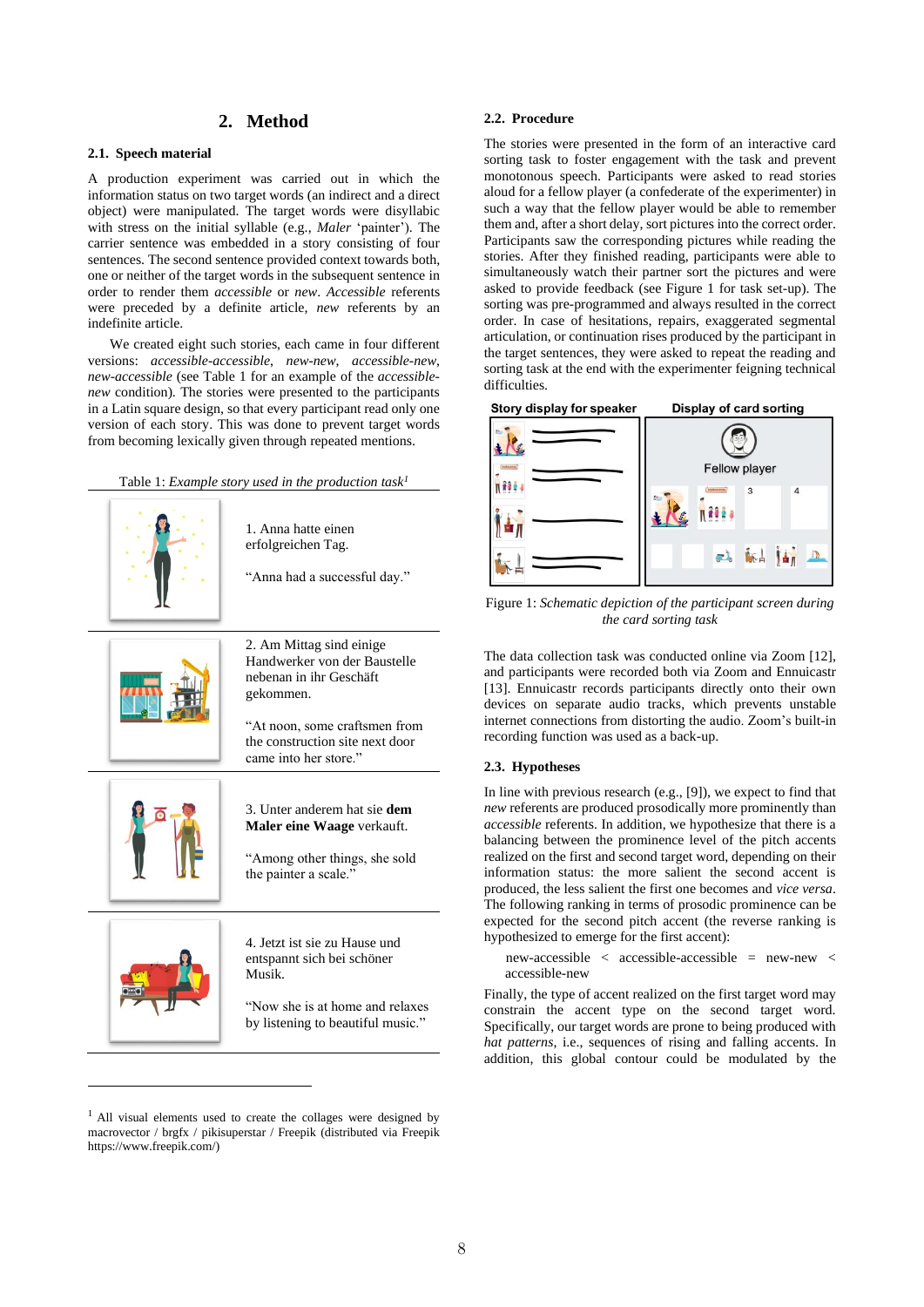information status of the referents, such that hat patterns may be more frequent when the second referent is *accessible* and less frequent when it is *new* (i.e., we expect more peak accents in the latter case).

#### **2.4. Subjects and analysis**

We recorded 32 native speakers of German (eight male, aged 20 to 38 years), each of them reading eight stories. Thus, we collected a total of 256 stories. For the purposes of this paper, we present preliminary results based on a subset of ten speakers, i.e., 80 utterances.

Recordings were automatically segmented via WebMAUS [14], [15] and subsequently manually corrected in Praat [16]. The suprasegmental annotation was conducted independently by two annotators following the DIMA guidelines [17]. DIMA is an annotation system rooted in the autosegmental-metrical (AM) framework of intonation analysis, which aims at being phonetically more transparent than other AM-based labelling systems (e.g., GToBI) but nevertheless reflects the phonological core of a contour. In cases of disagreement, a consensus was reached between the annotators and the authors of the present paper.

Specifically, two levels of phrase boundaries (strong and weak) were annotated. On the tone tier, accent and non-accent tones were annotated, the latter as target points before and after pitch accents. For the accent type analysis, we extracted accent tones in the target words together with any non-accent tones present in the following or preceding word, resulting in monotonal or bitonal accent types. It is important to note that the extracted pitch accent types are not necessarily equivalent to GToBI labels but that their features nevertheless often correspond to each other. An LH\* accent in the DIMA-based notation, e.g., is usually more steeply rising than an H\*, just as an L+H\* accent in the standard GToBI system.

Due to the small sample size and the preliminary character of the analysis, we decided to report only descriptive results in the present paper. A small sample size could cause convergence issues or force us to simplify our model in ways that lead to unreliable results. Our future work will apply inferential methods to the full data set.

### **3. Results**

Our target sentences are typically produced with three pitch accents, which we call *initial*, *medial,* and *final*. The initial pitch accent falls on the utterance-initial adverbial phrase, the medial and final pitch accents are aligned with our target words. We do not use the terms "prenuclear" and "nuclear" pitch accents in this paper, since roughly 40% of the utterances are produced with a phrase boundary between the two target words. Here, we view the utterance as the relevant unit and aim to compare accent strength within this unit. Consider also that potential differences in the presence or absence of phrase boundaries, i.e., the interpretation of a pitch accent as prenuclear or nuclear, may arise due to non- or paralinguistic aspects such as speech tempo or degree of speaker expressivity and not necessarily due to the intention to signal different levels of linguistic importance of a referent.

In terms of paradigmatic effects of information status on both medial and final pitch accents, we find that if the referent is *new*, a larger proportion of LH\* accents is produced on both referents (see Figure 2). If the referent is *accessible*, the less prominent accent types L\*H and H\* are produced more

frequently in medial and final position, respectively. Newness thus triggers more prominent accents in both the indirect and direct object in our utterances.



Figure 2: *Distribution of accent types as a function of accent position and information status*

Turning to the syntagmatic effects of information status on the final pitch accent, the proportion of LH\* accents is largest on a *new* referent that follows an *accessible* one and smallest on an *accessible* referent that follows a *new* one (see Figure 3). The final pitch accent is thus marked most prominently when it is *newer* than a preceding referent and least prominently when it is *more accessible* than a preceding referent.

A weaker trend is that final pitch accents in the *accessibleaccessible* condition appear to be produced with a smaller proportion of LH\* accents, i.e., they are less prominent than in the *new-new* condition (see Figure 3). However, the proportion of HL\* accents (the least prominent accent type we observe in our final pitch accents) is largest in the final pitch accent in the *accessible-accessible* and *accessible-new* condition.





Finally, we find syntagmatic effects of the tonal context. Figure 4 shows the proportions of accent types on the *final* accent grouped by the *medial* accent. The left panel shows the final accent proportions when the preceding medial accent was LH<sup>\*</sup>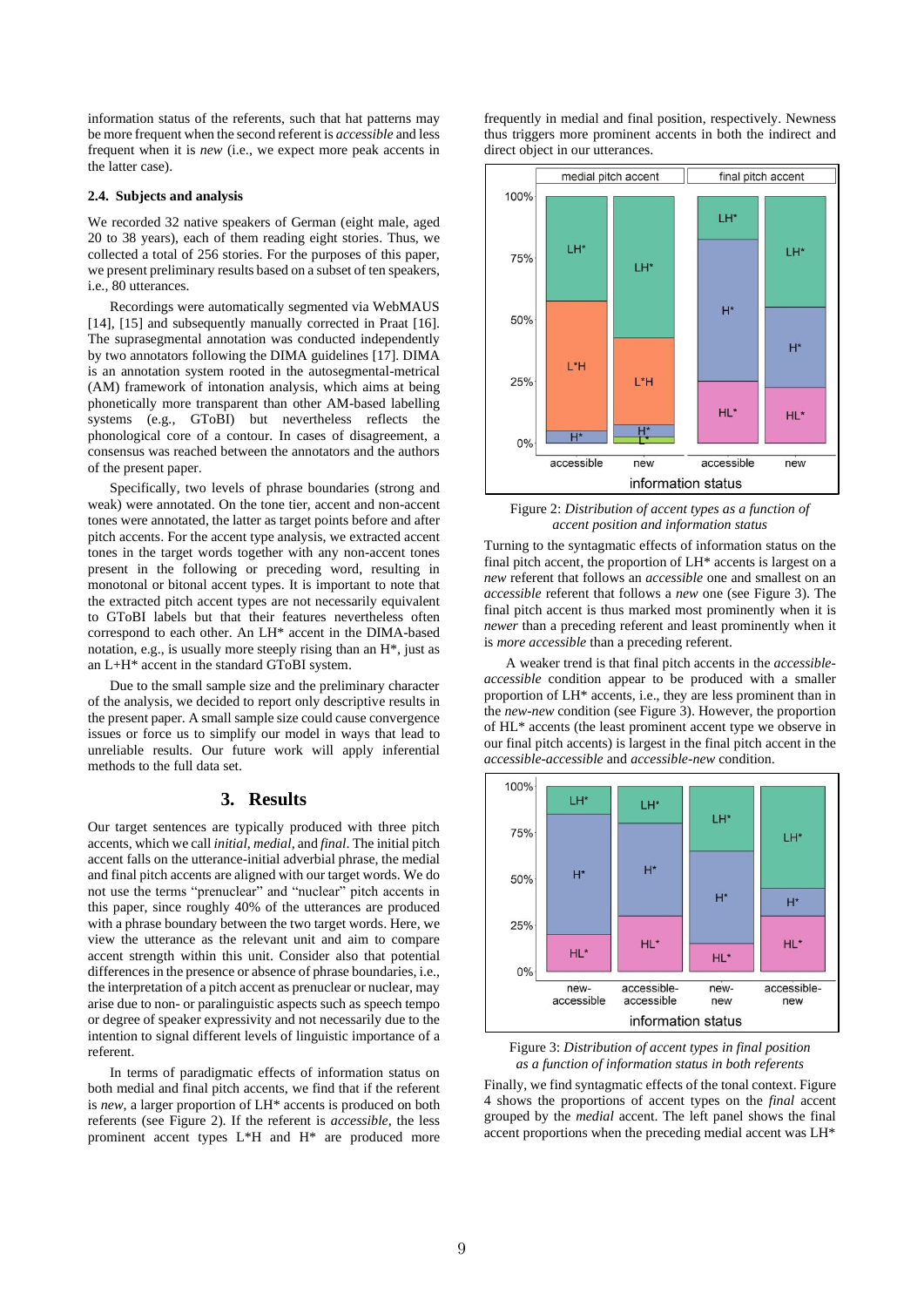and the right panel shows the same proportions after L\*H accents. In each panel, we see the proportions of accents differentiated by whether the final referent is *accessible* or *new*.

The effect of information status on the final accent seems to be stronger when the preceding tonal context is an L\*H accent: while there is only a very small proportion of LH\* accents on *accessible* referents following an L\*H accent, the LH\* proportion clearly increases when the final referent is *new*. When the referent is preceded by an LH\* medial pitch accent, the probability of LH\* accents marking *accessible* final referents is considerably larger than following L\*H. However, for both tonal contexts, the same trend is obtained: final referents that are *new* are more likely to be marked by LH\* accents than final referents that are *accessible*.



Figure 4: *Distribution of accent types in final position as a function of accent type in medial position*

# **4. Discussion**

Our preliminary results show effects of both information status and tonal context on prosodic prominence. The overall relation between accessibility and accent types reflects previous findings, in that *new* referents are prosodically more prominent than *accessible* ones, irrespective of their position in the utterance. However, this relation is also modulated by the tonal context of an utterance, revealing a more complex picture.

In particular, we observe a stronger effect of information status on prosodic prominence after an L\*H accent as opposed to succeeding an LH\* accent. A possible reason is that the rise in L\*H occurs later than in LH\*. Since two referents follow each other directly, it may require more effort to reach an L target before the final accent after a medial L\*H accent. The situation may reflect some kind of undershoot resulting in a bias towards H\* rather than LH\*. The larger proportion of LH\* in *new* referents may be indicative of the stronger communicative intent to reach the L target in order to produce a more prominent nuclear accent (LH\*). We also observe slightly more HL\* accents after L\*H, which are typically part of *hat contours*. This supports the above analysis and at the same time underscores the need to consider pitch accents as a part of larger units.

Furthermore, we find support for the idea of a *prominence budget* that is distributed across pitch accents within an utterance. Pitch accents are most prominent when they occur on a referent that is *newer* than a preceding one and least prominent when they occur on a referent that is *more accessible* than a preceding one, suggesting that overall prominence is distributed across the utterance. However, the preliminary results do not allow us to conclusively determine whether the prominence

ranking for the final pitch accent outlined in Section 2.3 can be attested. In particular, the realizations of the final accent in *newnew* and *accessible-accessible* seem to be different, indicating that the influence of information status on the realization of the individual referent is strong. That is, if both referents are *new*, the overall prominence of the utterance is slightly higher than if both referents are *accessible*, which is in accordance with [5]'s observation on peak distribution in different focus types. However, we see important traits of the ranking in the distributions of LH\*: a *new* referent in the medial position reduces the probability of LH\* on the final referent. Hence, looking only at LH\*, we find the following ranking that is similar to the hypothesized order:

new-accessible < accessible-accessible < new-new < accessible-new

However, this – or an equivalent – effect may be blurred by the plateau-like shape of the (frequently occurring) hat pattern. Future research will have to investigate important aspects of the distributions in more detail, such as the proportions of HL\*.

The results presented in this paper underline the importance of a distributional approach to intonation that is able to deal with the probabilistic mapping of phonological categories to post-lexical meaning [18]. Attractor landscapes represent one possibility to model the fuzziness of the form-function mapping [19], [20]. In future research, we will explore the potential of probabilistic models for our current data. In particular, it may be interesting to think about how a joint control parameter (or set of control parameters) can modulate attractor landscapes for multiple accents in a single utterance simultaneously, thereby accounting for the coherence of intonational contours.

# **5. Conclusions**

In this investigation we showed both paradigmatic and syntagmatic effects of information status on prosodic prominence as well as a syntagmatic effect of medial pitch accent type on this relation in the final pitch accent. In particular, (i) *new* referents are marked by more prominent accent types than *accessible* referents, (ii) the prominence of final accents increases or decreases when their referents are *newer* or *more accessible*, respectively, than non-final referents (carrying medial accents), and (iii) the type of medial accent determines the relation between accent type and information status in the final pitch accent: it is strong after L\*H accents but weak after LH\* accents.

While the present paper operationalized prosodic prominence in terms of a categorical variable (pitch accent type), we plan on investigating how prominence relations are reflected in terms of continuous phonetic parameters, e.g., duration or pitch excursion. In addition, the effect of tonal context has to be considered in the light of the complex interaction of meaning-related (e.g., information status of referents) and form-related aspects (both phonological type and phonetic shape of pitch accents) of prominence.

# **6. Acknowledgements**

The research for this paper has been funded by the German Research Foundation (DFG) as part of the SFB 1252 *Prominence in Language* (ID 281511265) in the projects A04 *Dynamic modelling of prosodic prominence* and A07 *Metrical prominence – Scales and Structure*s at the University of Cologne. We thank Tiffany Zukas and Sölve Lorenzen for their invaluable help with picture creation and data collection.